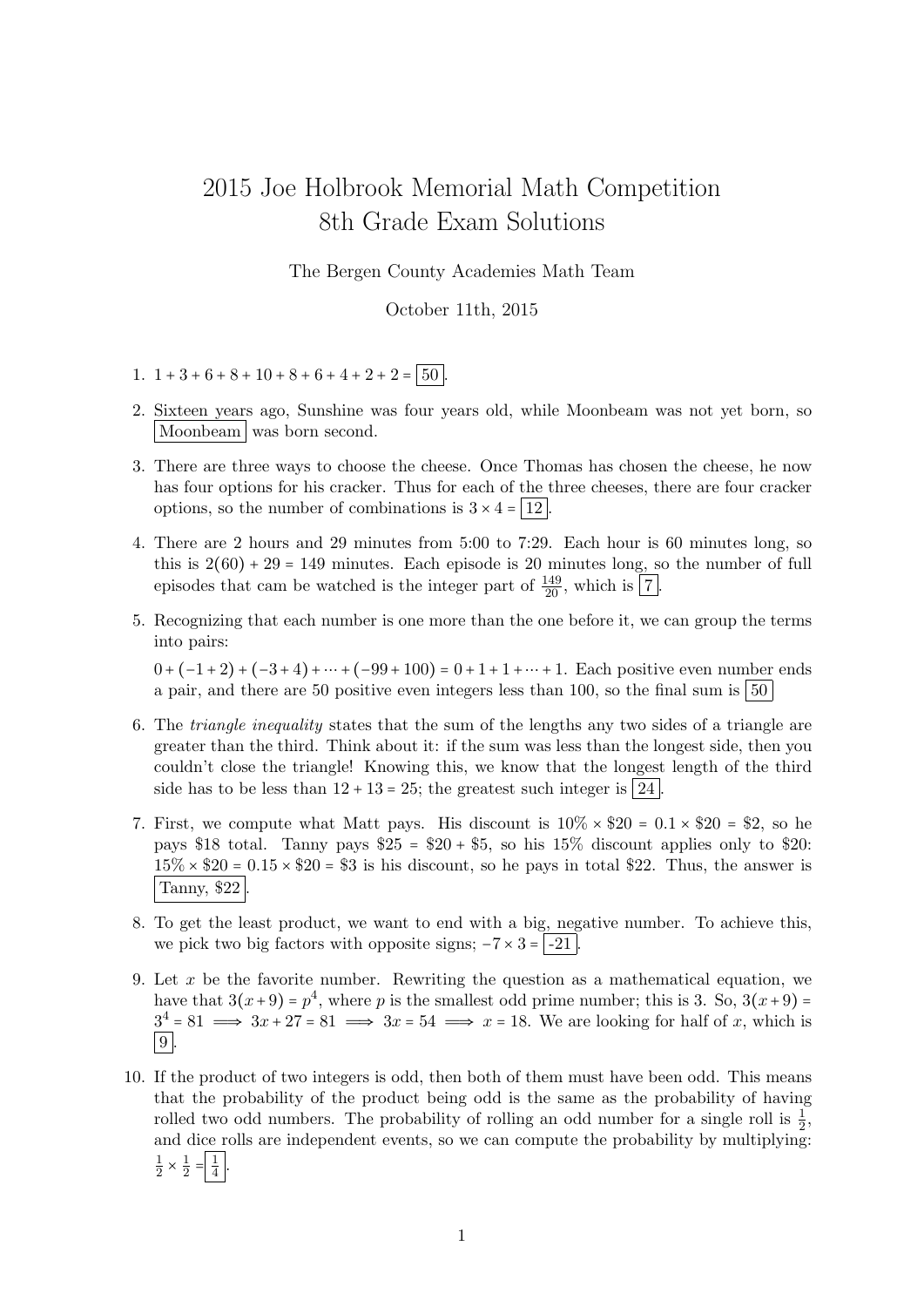- 11. An isosceles triangle has two distinct side lengths; that of the legs, and that of the base. If we are given two side lengths of an isosceles triangle and they are not equal, then the third side must be congruent to one of the two. We are told that this triangle has side lengths 7 and 15, so the third must be 15 or 7. However, by the triangle inequality, the third side cannot be 7; meanwhile, 15 can be confirmed to work. Thus the only possible perimeter is  $15 + 15 + 7 = 37$ .
- 12. The digit in the seventh position is always removed, and there will always be a digit in the seventh position until there are less than seven digits total, i.e. when there are six; the first six digits are never touched, so the final number will be  $123456$ .
- 13. Suppose that  $A = 0$ . If  $X = \times$ , then  $AXB = 0$  regardless of the value of B, and the value of the expression  $AXBYC$  is C, as Y is forced to be +. Thus when  $A = 0$ ,  $AXBYC = 1$ if  $C = 1$  and 2 if  $C = 2$ . Analogously, when  $C = 0$  the value is determined by A. Now suppose that  $B = 0$ . If  $X = \times$ , then the value of A doesn't matter, and  $AXBYC = C$ . If  $Y = \times$ , then C doesn't matter, so  $AXBYC = A$ . These can only be 1 or 2, so there are two possible values.
- 14. The smaller circle has diameter 2, so the smaller square has side length 2. Thus, the The smaller circle has diameter 2, so the smaller square has side length 2. Thus, the smaller square has diagonal length  $2\sqrt{2}$ . That diagonal forms the diameter of the larger smaner square has diagonal length  $2\nabla 2$ . That diagonal forms the di-<br>circle, so its radius is  $\sqrt{2}$ , and the larger square has side length  $2\sqrt{2}$ . The smaller circle has area  $\pi$ . The larger circle has area  $\pi$ √  $\overline{2}^2 = 2\pi$ , and the smaller square has area  $2^2 = 4$ , so the total desired area is  $(2\pi - 4) + \pi = 3\pi - 4$ .
- 15. By observing the first few  $n^n$ , we see that the sequence grows quite quickly;  $1^1 = 1, 2^2 =$  $4, 3<sup>3</sup> = 27, 4<sup>4</sup> = 256, 5<sup>5</sup> = 3125,$  and so on. In fact, the subsequent one is near our upper limit of 50000:  $6^6 = 46656$ . 50000 – 46656 = 3344, so our answer would be 6 if the sum of the previous  $n^n$  was less than 3344. However,  $4^4 + 5^5 = 256 + 3125 = 3381$ , which is too big, so our maximum *n* must be  $\boxed{5}$ .
- 16. Since the radii to the point of contact of tangent circles are tangent, we see that  $O_1O_2$  =  $3, O_1O_3 = 4, O_2O_3 = 5$ . This is a right triangle, and has area  $\frac{1}{2}3 \times 4 = 6$ .
- 17. First, note that  $\frac{x+y}{xy} = \frac{1}{x}$  $rac{1}{x} + \frac{1}{y}$  $\frac{1}{y}$ , and the two addends are independent of each other. Thus, we want to minimize them individually. The first is minimized when  $x$  is maximized, which is at 2015; similarly,  $y = 403$ . The final answer is  $\frac{1}{2015} + \frac{1}{403}$ , or  $\frac{6}{2015}$ .
- 18.  $6^{12} + 12^6 = 6^6(6^6 + 2^6) = 12^6(3^6 + 1) = 12^6(730) = 10 \times 12^6(73) \implies \boxed{73}$ .
- 19. Suppose the first point is fixed. The second point could be either  $60^{\circ}$  clockwise or counterclockwise from it, so the total region of the circumference is  $120^{\circ}$  degrees.  $\frac{120^{\circ}}{360^{\circ}} = \frac{1}{3}$  $rac{1}{3}$ .
- 20. This question is solved by carefully plotting each function and noting all intersection points.  $y = \frac{1}{x}$  $\frac{1}{x}$  intersects with y = 1 at (1, 1), with y = x at (1, 1) and (-1, -1), and with  $y = x^2$  at  $(1, 1)$ .  $y = 1$  intersects with  $y = x$  at  $(1, 1)$  and with  $y = x^2$  at  $(1, 1)$  and  $(-1, 1)$ . Finally,  $y = x$  intersects with  $y = x^2$  at  $(1,1)$  and  $(0,0)$ . Careful counting reveals that there are  $\boxed{12}$  pieces.
- 21. Alex travels the first leg of his trip in  $\frac{300}{60} = 5$  hours, the second in  $\frac{90}{90} = 1$  hour, and the third in  $\frac{360}{40}$  = 9 hours. The total length of time is  $5 + 1 + 9 = 15$  hours. The total distance is  $300 + 90 + 360 = 750$  hours. Thus, his average speed is  $\frac{750}{15} = 50$  miles per hour.
- 22. This is the sum of the first 25 triangular numbers. By the Hockey Stick Theorem, this equals  $\binom{27}{3}$  $\binom{27}{3} = 2925$ .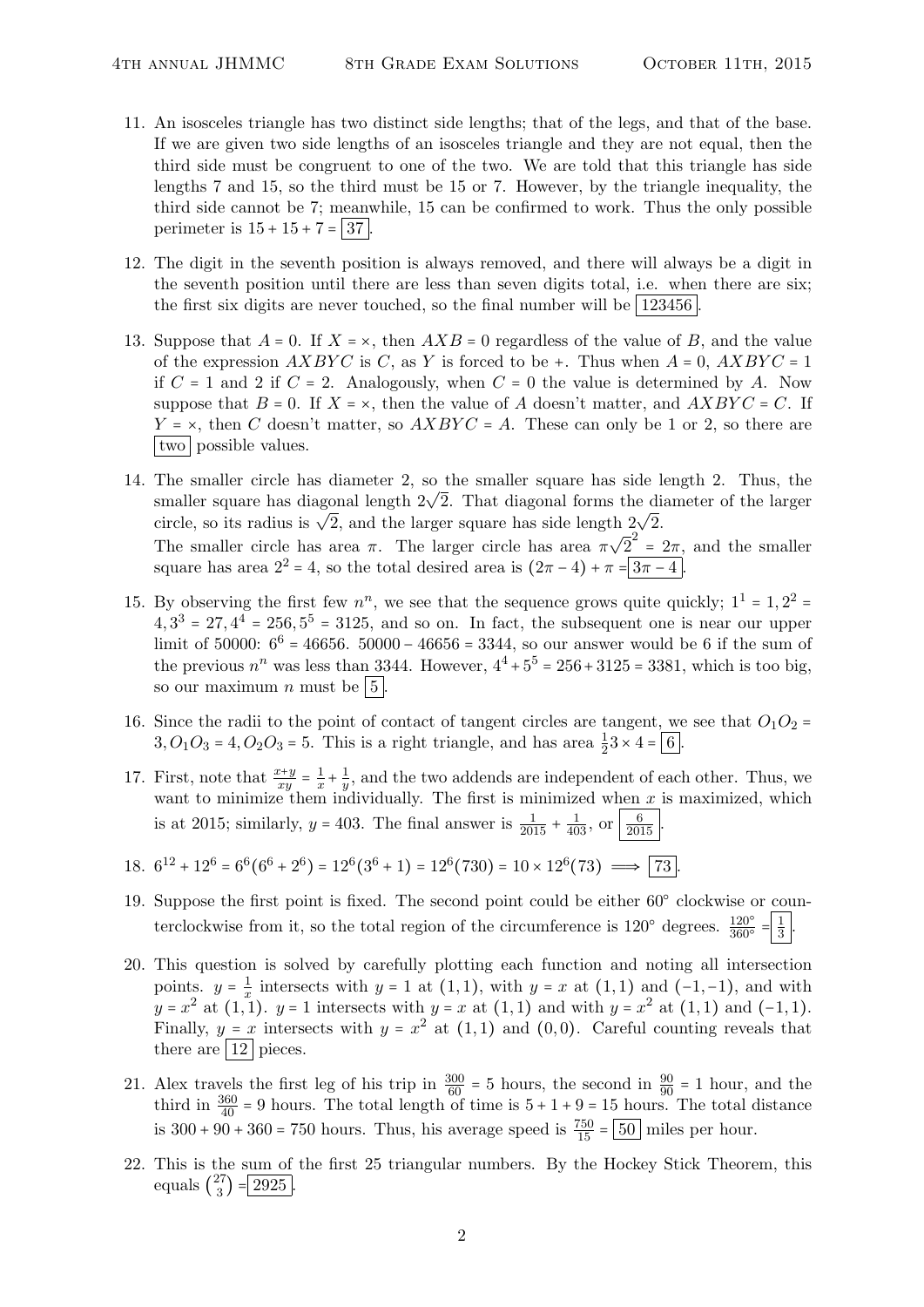- 23. The sum of the digits is a multiple of 15, which means that it is also a multiple of 3, so the number itself is divisible by 3. It is also given that this number is a multiple of 35; since 35 is coprime to 3, the number must be a multiple of  $3 \times 35 = 105$ . Checking the three-digit multiples of 105, we see that  $105 \times 7 = |735|$  satisfies the conditions.
- 24. We will look at this recursively. Suppose, at some time, the ant is distance  $\sqrt{d}$  from the we will look at this recursively. Suppose, at some time, the ant is distance  $\sqrt{a}$  from the origin. It moves 1 unit perpendicular to its previous position, so the lengths of  $\sqrt{d}$  and origin. It moves 1 until perpendicular to its previous position, so the length origin. It moves 1 until perpendicular to its previous position, so the length √ angle; the new distance will be  $\sqrt{\sqrt{d}} + 1 = \sqrt{d} + 1$ . After 0 seconds, the distance is  $1 = \sqrt{1}$ , and so in general, the distance after t seconds will be  $\sqrt{t+1}$ . After 2015, the distance will be  $\sqrt{2016}$ , or  $\sqrt{12\sqrt{14}}$ .
- 25. Suppose the prism's lengths are r, s, t. We are given  $rs = 16$ ,  $st = 20$  and  $tr = 45$ . We want rst. If we multiply the 3 equations given, we get  $(rs)(st)(tr) = r^2s^2t^2 = (rst)^2 =$  $(16)(20)(45) \implies rst = |120|$
- 26. Here we will utilize subtractive counting; instead of the probability that the coin will land heads at least twice, we will compute the probability that it will land heads less than two times, and subtract the result from 1. The probability that all flips are tails is  $\frac{1}{3}$  $4 = \frac{1}{81}$ while the probability that there is exactly one heads is  $\frac{1}{3}$  $3 \times \frac{2}{3}$  $\frac{2}{3} \times 4 = \frac{8}{81}$ . Thus the probability that there will be less than two heads is  $\frac{8}{81} + \frac{1}{81} = \frac{1}{9}$  $\frac{1}{9}$ , so our answer is  $1 - \frac{1}{9}$  $rac{1}{9} = \frac{8}{9}$  $rac{8}{9}$ .
- 27. Let Abhi, Boris and Sandy shovel snow at a rate of  $a$ ,  $b$  and  $s$  yards/hour. We are given, then, that  $\frac{1}{\frac{1}{a} + \frac{1}{b}} = 3 \implies \frac{1}{a} + \frac{1}{b}$  $\frac{1}{b} = \frac{1}{3}$  $\frac{1}{3}$ . Similarly,  $\frac{1}{a} + \frac{1}{s}$  $\frac{1}{s} = \frac{1}{4}$  $rac{1}{4}$  and  $rac{1}{b} + \frac{1}{s}$  $\frac{1}{s} = \frac{1}{5}$  $\frac{1}{5}$ . We wish to find  $\frac{1}{\frac{1}{a} + \frac{1}{b} + \frac{1}{c}}$ . From the three equations derived from the Given,  $\frac{1}{a} + \frac{1}{b}$  $\frac{1}{b} + \frac{1}{s}$  $\frac{1}{s} = \frac{1}{2}$  $\frac{1}{2}(\frac{1}{3})$  $rac{1}{3} + \frac{1}{4}$  $\frac{1}{4} + \frac{1}{5}$  $\frac{1}{5}$ ) =  $\frac{47}{120}$ . So, the answer is  $\frac{120}{47}$ .
- 28. We are given that  $\frac{a+b+c}{3} = 46$ . We want to find  $\frac{(a-7)+(b+4)+(c+6)}{3} = \frac{a+b+c+3}{3}$  $\frac{+c+3}{3} = \frac{a+b+c}{3}$  $\frac{b+c}{3}+1=\boxed{47}$ . (It turns out that the sequence information was superfluous.)
- 29. Note that Jon and Alex are themselves contradictory, so one must be a Liar, i.e. there is at least one Liar. Jon is the Liar, and Alex is the Truth-teller. This means that Soonho must also be telling the truth. Now, Mike and Claire are accusing each other, plus Jon (who we already know is one), of being a Liar. We cannot tell which is which, but we can say that exactly one of them is a Liar. Thus there are only two Liars: Jon and one of Mike and Claire.
- 30. Suppose  $x = -a$  is an x-intercept. Then,  $0 = (-a)^2 2015|-a| + 20152015 = a^2 2015|a| +$ 20152015, so  $x = a$  is also an x-intercept. The sum of those two values is 0, and since in general the intercepts will come in pairs, the answer is  $\vert 0 \vert$ .
- 31. When it comes to dividing by  $8, 5 = -3$ , so  $5^5 = 5^3 5^2 = (-3)^3 25 \equiv (-3)^3 = -3^3$ , so  $5^5 + 3^3 = 0$ . Similarly,  $7^7 \equiv (-1)^7 = -1$ , so  $1^1 + 7^7 \equiv 0$ . 8 |  $4^4$  and 8 |  $6^6$ , so both of those go to 0. All that is left is  $2^2 = \boxed{4}$
- 32. The area of a regular hexagon with side length s is  $6 \times \frac{s^2 \sqrt{3}}{4}$  $\frac{\sqrt{3}}{4} = \frac{3s^2\sqrt{3}}{2}$ th s is  $6 \times \frac{s^2 \sqrt{3}}{4} = \frac{3s^2 \sqrt{3}}{2}$ . Let a and b be the lengths of the triangle; then  $[H_1] + [H_2] = \frac{3\sqrt{3}}{2}$  $\frac{\sqrt{3}}{2}(a^2 + b^2)$ . By the Pythagorean Theorem,  $a^2 + b^2 = c^2 = 36$ , so the sum of the areas is  $\frac{3\sqrt{3}}{2}$  $\frac{\sqrt{3}}{2}(36) = 54\sqrt{3}$ . Thus our final answer is  $54 + 3 = 57$ .
- 33. Write out the sum. Start with  $a = 1: 1 \times 1 + 1 \times 2 + \cdots + 1 \times 9 = 1(1 + 2 + \cdots + 9)$ . For  $a = 2$ , the sum is  $2(1 + 2 + \cdots + 9)$ . By the distributive property, the final answer is  $(1 + 2 + \cdots + 9)(1 + 2 + \cdots + 9) = (45)(45) = |2025|$ .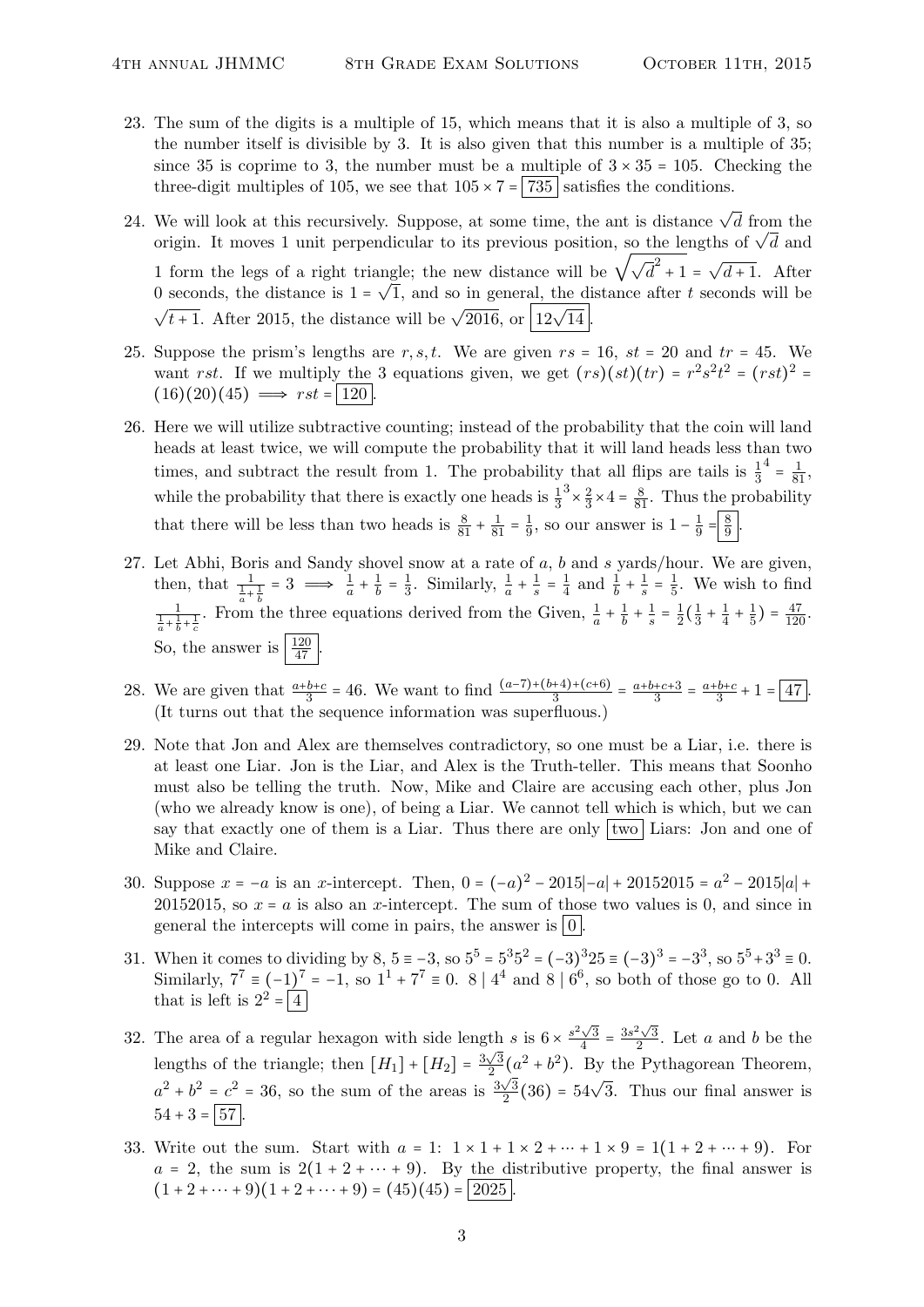- 34. Let AB and  $O_1O_2$  intersect at C, and the distance from A to C be h. As AB and  $O_1O_2$  are perpendicular, this gives us two right triangles  $(CAO<sub>1</sub>$  and  $CAO<sub>2</sub>)$  on which we can apply the Pythagorean Theorem. The area of the quadrilateral that we want is  $AB * h$ , or 9h. By the Pythagorean Theorem. The area of the quadrilateral that we want is  $AB * n$ , or  $9n$ . By<br>applying the Pythagorean Theorem twice, we have the equation  $\sqrt{16-h^2} + \sqrt{49-h^2} = 9$ . Some squaring, rearranging, squaring and cancelling gives us  $h^2 = \frac{80}{9}$  $\frac{30}{9}$ , so  $h = \frac{4\sqrt{5}}{3}$  $\frac{\sqrt{5}}{3}$ , and our area is  $\boxed{12\sqrt{5}}$ .
- 35. Time is awkward to graph in two dimensions, but note that the pace is constant, so the distance covered in both 5-minute stretches is the same. Call that distance d.

The set of points reachable in the first 5 minutes is a circle with radius d, centered at BCA. We choose one of those points randomly, and call it P.

The set of points reachable from that  $P$  in the next 5 minutes is a circle with radius  $d$ , centered at P. We want the points on the boundary of that circle that are outside the first circle, because those points will be further from BCA.

Call  $Q$  the point on the first circle diametrically opposite  $P$ , and let the two circles intersect at R and S.  $PR = PS = d$ ,  $PQ = 2d$ . Also, note that ∠ $QRP = 90^{\circ}$ , because it is inscribed in a semicircle. So  $\triangle QRP$  is a right triangle, and we see that it is a 30 – 60 – 90 triangle. So ∠ $R P Q = 60^{\circ}$ , ∠ $R PS = 120^{\circ}$ , so minor arc RS is  $\frac{1}{3}$  of the circle, and the major arc is thus  $\frac{2}{3}$  of the circle.

- 36. We first have to find the maximum value of  $a_0 \times a_1 \times \cdots \times a_k$ . For two positive integers A and B, say that A is "more efficient" than B if  $A^B > B^A$ . We will now show two facts about effciency:
	- 3 is the most efficient integer; i.e.  $3^N > N^3$  for all  $N > 3$ . Let  $f(x) = 3^x$  and  $g(x) = x^3$ . At  $x = 3$ ,  $f(x) = g(x)$ . For all  $x > 3$ ,  $\frac{f(x+1)}{f(x)}$  $\frac{f(x+1)}{f(x)} > \frac{g(x+1)}{g(x)}$  $\frac{(x+1)}{g(x)}$ , or  $3 > \frac{x^3 + 3x^2 + 3x + 1}{x^3}$ , or  $2x^3 - 3x^2 - 3x - 1 > 0$ , which is true for all  $x > 3$ .
	- 2 is the second-most efficient integer. Similarly to Lemma 1, let  $f(x) = 2^x$  and  $g(x) = x^2$ . At  $x = 2, f(x) = g(x)$ . For all  $x > 3, \frac{f(x+1)}{f(x)}$  $\frac{f(x+1)}{f(x)} > \frac{g(x+1)}{g(x)}$  $\frac{(x+1)}{g(x)}$ , or  $2 > \frac{x^2+2x+1}{x^2}$ , or  $x^2 - 2x - 1 > 0$ , which is true for all  $x \ge 3$ .

Therefore, we want as many of our  $a_i$ 's to be 3, and fill up any remaining ones (due to parity) with 2's. This means we want 6703's and 22's, since  $(670 \times 3) + (2 \times 2) = 2014$ . This gives us  $n = 2$ .

- 37. We see that  $x^2 + 1 = 13x \implies x + \frac{1}{x}$  $\frac{1}{x}$  = 13. Let  $f(n) = x^n + x^{-n}$  for *n* an integer. We see that  $f(2n) = f(n)^2 - 2$ . So,  $f(2) = 13^2 - 2 = 167$ , and  $f(4) = 167^2 - 2$ , which ends in  $\boxed{7}$ .
- 38. We know that his rolls are some permutation of a, b, 2a, with  $a \le b \le 2a$ . We quickly see that  $a \leq 3$ , so our set of tuples  $(a, b, 2a)$  (possibly reordered) is reasonably sized. The possibilities are:
	- $(1, 1, 2)$ : 3 arrangements
	- $(1, 2, 2)$ : 3 arrangements
	- $(2, 2, 4)$ : 3 arrangements
	- $(2,3,4)$ : 6 arrangements
	- $(2, 4, 4)$ : 3 arrangements
	- $(3, 3, 6)$ . 3 arrangements
	- $(3, 4, 6)$ : 6 arrangements
	- $(3,5,6)$ : 6 arrangements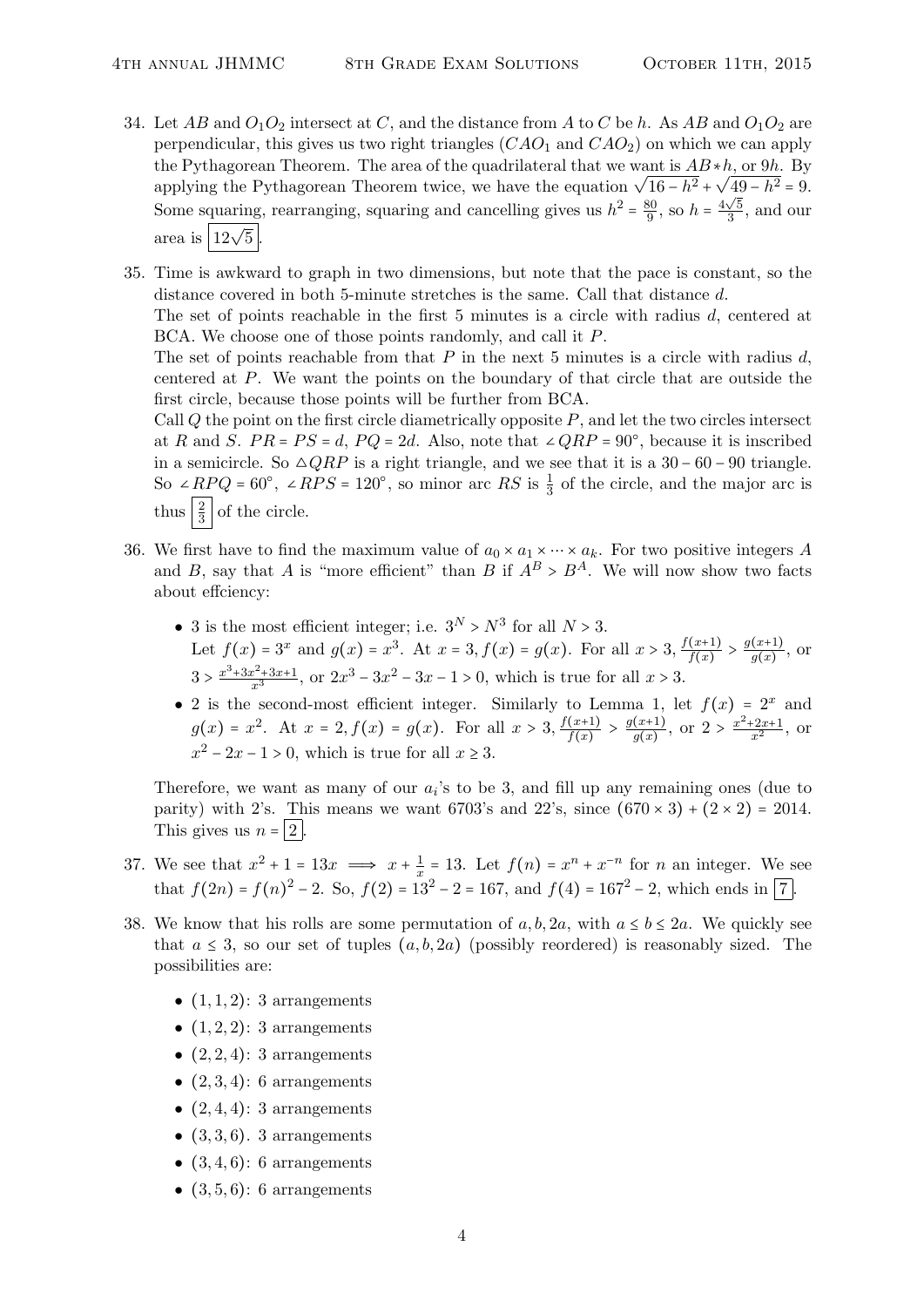•  $(3, 6, 6)$ . 3 arrangements

In total, there are 36 rolls that satisfy the condition, out of 216 total possible rolls of the 3 die. Thus, the answer is  $\left|\frac{1}{6}\right|$ .

- 39. It takes Rebecca  $R(x,y) = \frac{|x|}{20} + \frac{|y|}{10}$  hours to reach point  $(x, y)$ , and it takes The Great Bustard  $GB(x,y) = \frac{\sqrt{x^2+y^2}}{10}$  hours to reach that same point. We wish to consider the set of points  $(x, y)$  with  $\overrightarrow{GB}(x, y) < R(x, y)$ . We will only consider the first quadrant for the time being (as for  $f = R$  or  $f = GB$ ,  $f(x, y) = f(-x, y) = f(-x, -y)$ , so we can eliminate the ∣⋅∣ signs). We want  $\frac{x}{20} + \frac{y}{10}$  $\frac{\sqrt{x^2+y^2}}{10} \implies \frac{x}{2} + y >$ √  $\sqrt{x^2+y^2} \implies \frac{x^2}{4}$  $\frac{x^2}{4} + xy + y^2 < x^2 + y^2 \implies xy >$ 3  $rac{3}{4}x^2 \implies y > \frac{3}{4}$  $\frac{3}{4}x$ . We see that this region, in quadrant 1 and restricted to  $x, y \leq 1$ , has area  $\frac{5}{8}$ . A similar figure will occur in the other 4 quadrants, so the desired area is  $\left|\frac{5}{2}\right|$ .
- 40. The desired probability is the likelihood that after 9 moves, the ant has moved right 5 steps and left 4. There are  $\binom{9}{5}$  $\binom{9}{5}$  = 126 ways for these steps to have happened, out of  $2^9$  = 512 total paths, so the answer is  $\frac{126}{512} = \frac{63}{256}$ .
- 41. Note that the desired sum is equal to  $S = (1 + \frac{1}{3})$  $rac{1}{3} + \frac{1}{9}$  $(\frac{1}{9} + \cdots) + (\frac{1}{3})$  $rac{1}{3} + \frac{4}{9}$  $\frac{4}{9} + \frac{7}{27} + \frac{10}{81} + \cdots$  = 1  $\frac{1}{1-\frac{1}{3}}+\frac{1}{3}$  $\frac{1}{3} + \frac{1}{3}$  $\frac{1}{3}S \implies \frac{2}{3}S = \frac{3}{2}$  $\frac{3}{2} + \frac{1}{3}$  $rac{1}{3} = \frac{11}{6} \implies S = \frac{11}{4}$  $\frac{11}{4}$ .
- 42. We will build up the number of ways to reach a given corner. Let the top-left corner be  $(0,0)$ , and let  $w(x, y)$  be the number of ways to reach point  $(x, y)$ . We see that  $w(x, y) = w(x - 1, y) + w(x, y - 1)$ . The only additional pieces of set-up that we need to solve the problem are that  $w(x, y) = 0$  whenever  $x < 0$  or  $y < 0$ ,  $w(0, 0) = 1$ , and  $w(3, 3) = 0$  $((3, 3)$  is the interior of the cut-out square). Since there are no irregularities, it turns out that for  $x \leq 2$  or  $y \leq 2$ ,  $w(x, y) = \binom{x+y}{x}$  $\begin{pmatrix} +y \\ x \end{pmatrix} = \begin{pmatrix} x+y \\ y \end{pmatrix}$  $y^{+y}$  =  $w(y, x)$ . Now, we have:

 $w(3, 4) = w(4, 3) = 15$  $w(3, 5) = w(5, 3) = 36$  $w(3,6) = w(6,3) = 64$  $w(4, 4) = w(4, 4) = 30$  $w(4, 5) = w(5, 4) = 66$  $w(4,6) = w(6,4) = 130$  $w(5, 5) = w(5, 5) = 132$  $w(5,6) = w(6,5) = 262$  $w(6, 6) = w(6, 6) = 524$ 

- 43. Using the Law of Cosines, we can find the distance d between the two hands, given the angle  $\theta$  between them:  $d = \sqrt{2^2 + 3^2 - 2(2)(3)\cos\theta}$ . Plugging in  $d \le \sqrt{2^2 + 3^2 - 2(2)(3)\cos\theta}$ 7, we have  $7 \geq 13 - 12 \cos \theta \implies -60^{\circ} < \theta < 60^{\circ}$ , i.e.  $\theta \in (0^{\circ}, 60^{\circ}) \cup (300^{\circ}, 360^{\circ})$  gives a desired value of d. At 1 o'clock, the hands form a  $330^{\circ}$  angle; the angle cannot be any larger at any previous point. We know that the minute hand moves continuously away from the hour hand, so every real degree measure from  $0^{\circ}$  to  $330^{\circ}$  is met. This means  $90^{\circ}$  out of  $330^{\circ}$ possible angles works, which means our final answer is  $\frac{90}{330} = \frac{3}{11}$ .
- 44. Multiply through by  $ab(a+b)$  to get  $0 = b(a+b) a(a+b) ab = b^2 a^2 ab$ . Now, consider the desired sum:  $\frac{a^2}{b^2}$  $\frac{a^2}{b^2} + \frac{b^2}{a^2}$  $rac{b^2}{a^2} = \frac{a^4 + b^4}{a^2b^2}$  $a^4 + b^4$ . Using  $0 = b^2 - a^2 - ab$ ,  $b^2 - a^2 = ab \implies b^4 + a^4 - 2a^2b^2 =$  $a^2b^2 \implies b^4 + a^4 = 3a^2b^2$ , so plugging in yields  $\boxed{3}$ .